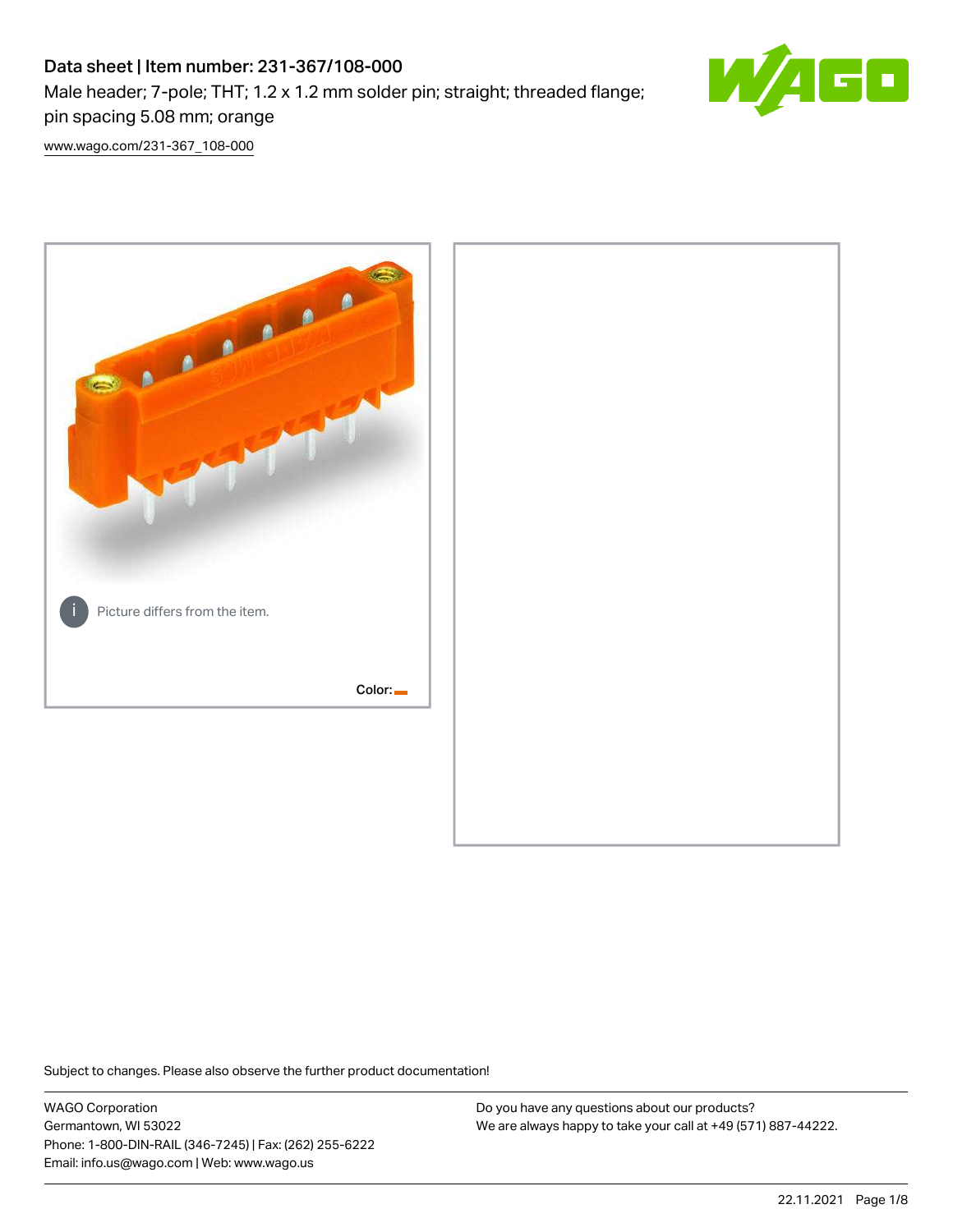

#### Dimensions in mm

 $L_1$  = (pole no. x pin spacing) + 5.4 mm

 $L_2$  = (pole no. x pin spacing) + 10 mm

#### Item description

- Horizontal or vertical PCB mounting via straight or angled solder pins
- $\blacksquare$ 1.2 x 1.2 mm solder pins allow nominal current up to 16 A, enhancing stability of shorter headers
- **With coding fingers**

Subject to changes. Please also observe the further product documentation!

WAGO Corporation Germantown, WI 53022 Phone: 1-800-DIN-RAIL (346-7245) | Fax: (262) 255-6222 Email: info.us@wago.com | Web: www.wago.us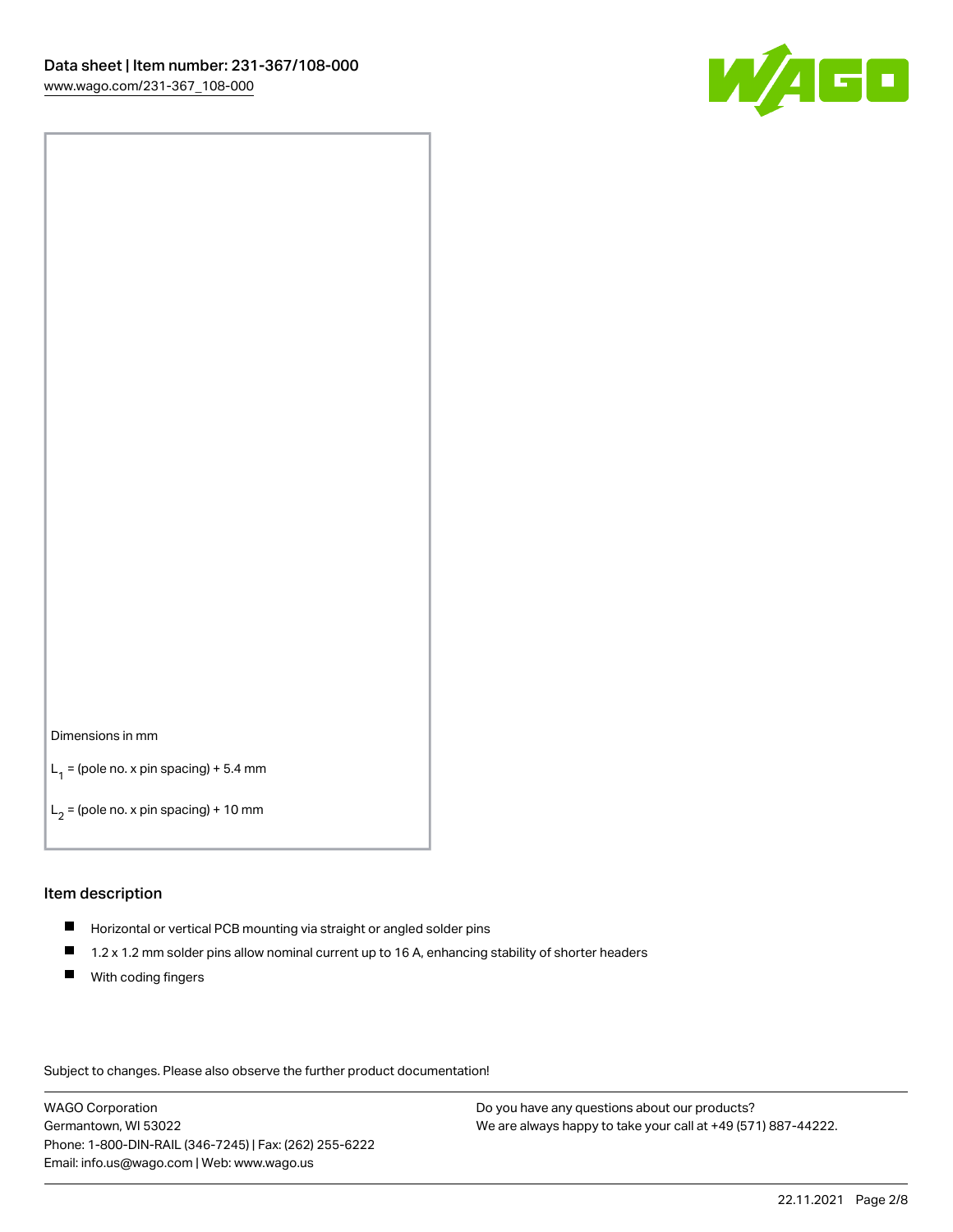

### Data Notes

| Safety information 1 | The <i>MCS – MULTI CONNECTION SYSTEM</i> includes connectors<br>without breaking capacity in accordance with DIN EN 61984. When<br>used as intended, these connectors must not be connected<br>/disconnected when live or under load. The circuit design should<br>ensure header pins, which can be touched, are not live when<br>unmated. |
|----------------------|--------------------------------------------------------------------------------------------------------------------------------------------------------------------------------------------------------------------------------------------------------------------------------------------------------------------------------------------|
| Variants:            | Other pole numbers<br>3.8 mm pin projection for male headers with straight solder pins<br>Gold-plated or partially gold-plated contact surfaces<br>Other versions (or variants) can be requested from WAGO Sales or<br>configured at https://configurator.wago.com/                                                                        |

### Electrical data

## IEC Approvals

| Ratings per                 | IEC/EN 60664-1                                            |
|-----------------------------|-----------------------------------------------------------|
| Rated voltage (III / 3)     | 250 V                                                     |
| Rated surge voltage (III/3) | 4 <sub>kV</sub>                                           |
| Rated voltage (III/2)       | 320 V                                                     |
| Rated surge voltage (III/2) | 4 <sub>kV</sub>                                           |
| Nominal voltage (II/2)      | 630 V                                                     |
| Rated surge voltage (II/2)  | 4 <sub>k</sub> V                                          |
| Rated current               | 16A                                                       |
| Legend (ratings)            | (III / 2) ≙ Overvoltage category III / Pollution degree 2 |

## UL Approvals

| Approvals per                  | UL 1059 |
|--------------------------------|---------|
| Rated voltage UL (Use Group B) | 300 V   |
| Rated current UL (Use Group B) | 15 A    |
| Rated voltage UL (Use Group D) | 300 V   |
| Rated current UL (Use Group D) | 10 A    |

## Ratings per UL

| Rated voltage UL 1977 | 600 V          |
|-----------------------|----------------|
| Rated current UL 1977 | $\overline{ }$ |

Subject to changes. Please also observe the further product documentation!

| <b>WAGO Corporation</b>                                | Do you have any questions about our products?                 |
|--------------------------------------------------------|---------------------------------------------------------------|
| Germantown, WI 53022                                   | We are always happy to take your call at +49 (571) 887-44222. |
| Phone: 1-800-DIN-RAIL (346-7245)   Fax: (262) 255-6222 |                                                               |
| Email: info.us@wago.com   Web: www.wago.us             |                                                               |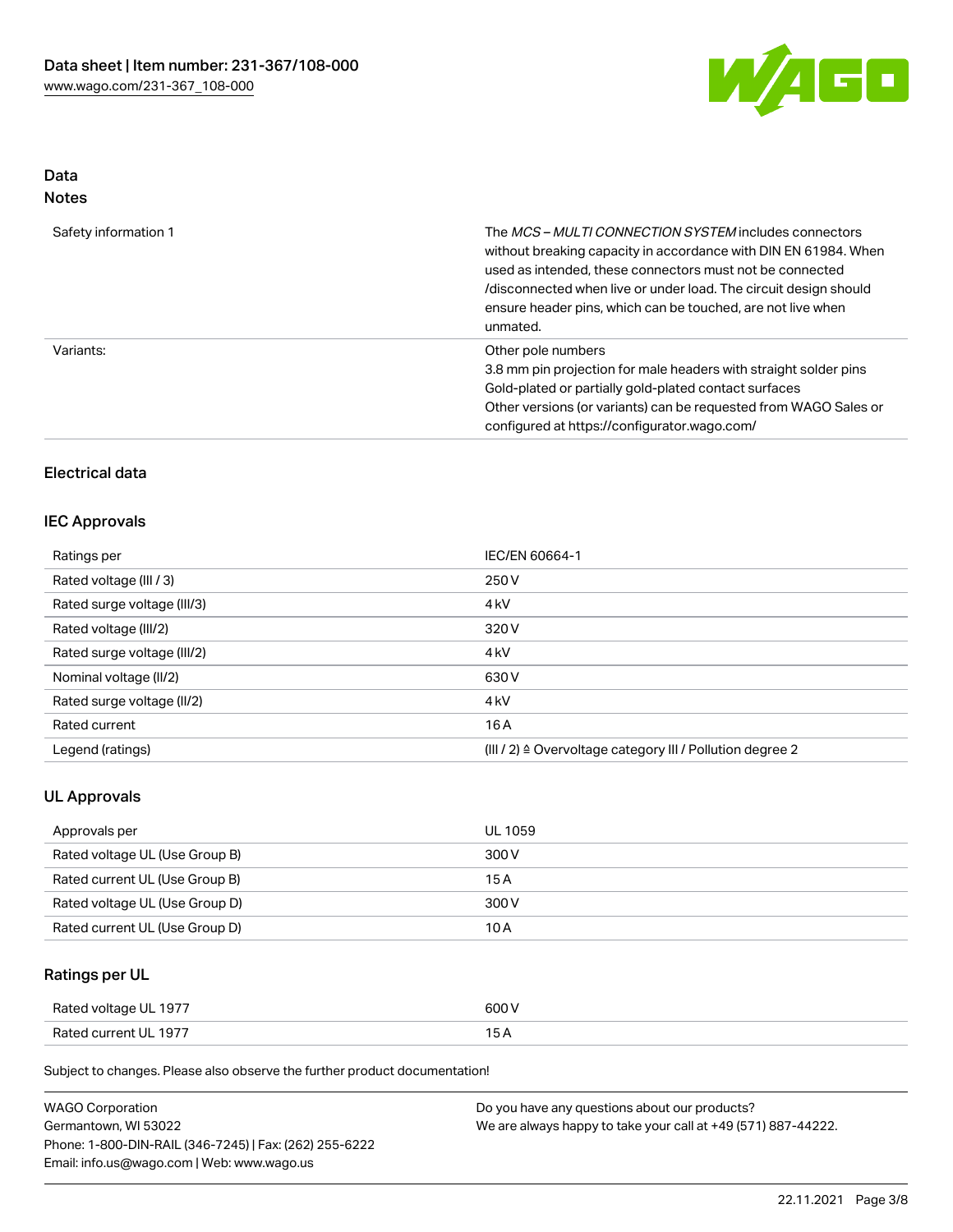

#### CSA Approvals

| Approvals per                   | <b>CSA</b> |  |
|---------------------------------|------------|--|
| Rated voltage CSA (Use Group B) | 300 V      |  |
| Rated current CSA (Use Group B) | 15A        |  |
| Rated voltage CSA (Use Group D) | 300 V      |  |
| Rated current CSA (Use Group D) | 10A        |  |
| <b>Connection data</b>          |            |  |
| Total number of potentials      | 7          |  |
| Number of connection types      |            |  |
| Number of levels                | 1          |  |
| <b>Connection 1</b>             |            |  |
| Number of poles                 | 7          |  |

### Physical data

| Pin spacing                          | 5.08 mm / $0.2$ inch     |
|--------------------------------------|--------------------------|
| Width                                | 45.56 mm / 1.794 inch    |
| Height                               | 17 mm / 0.669 inch       |
| Height from the surface              | 12 mm / 0.472 inch       |
| Depth                                | 8.4 mm / 0.331 inch      |
| Solder pin length                    | 5 mm                     |
| Solder pin dimensions                | $1.2 \times 1.2$ mm      |
| Drilled hole diameter with tolerance | 1 7 <sup>(+0.1)</sup> mm |

## Plug-in connection

| Contact type (pluggable connector) | Male connector/plug |
|------------------------------------|---------------------|
| Connector (connection type)        | for PCB             |
| Mismating protection               | No                  |
| Mating direction to the PCB        | $90^{\circ}$        |
| Locking of plug-in connection      | Threaded flange     |

#### PCB contact

| <b>PCB Contact</b>     |                                          |
|------------------------|------------------------------------------|
| Solder pin arrangement | over the entire male connector (in-line) |

Subject to changes. Please also observe the further product documentation!

| <b>WAGO Corporation</b>                                | Do you have any questions about our products?                 |
|--------------------------------------------------------|---------------------------------------------------------------|
| Germantown, WI 53022                                   | We are always happy to take your call at +49 (571) 887-44222. |
| Phone: 1-800-DIN-RAIL (346-7245)   Fax: (262) 255-6222 |                                                               |
| Email: info.us@wago.com   Web: www.wago.us             |                                                               |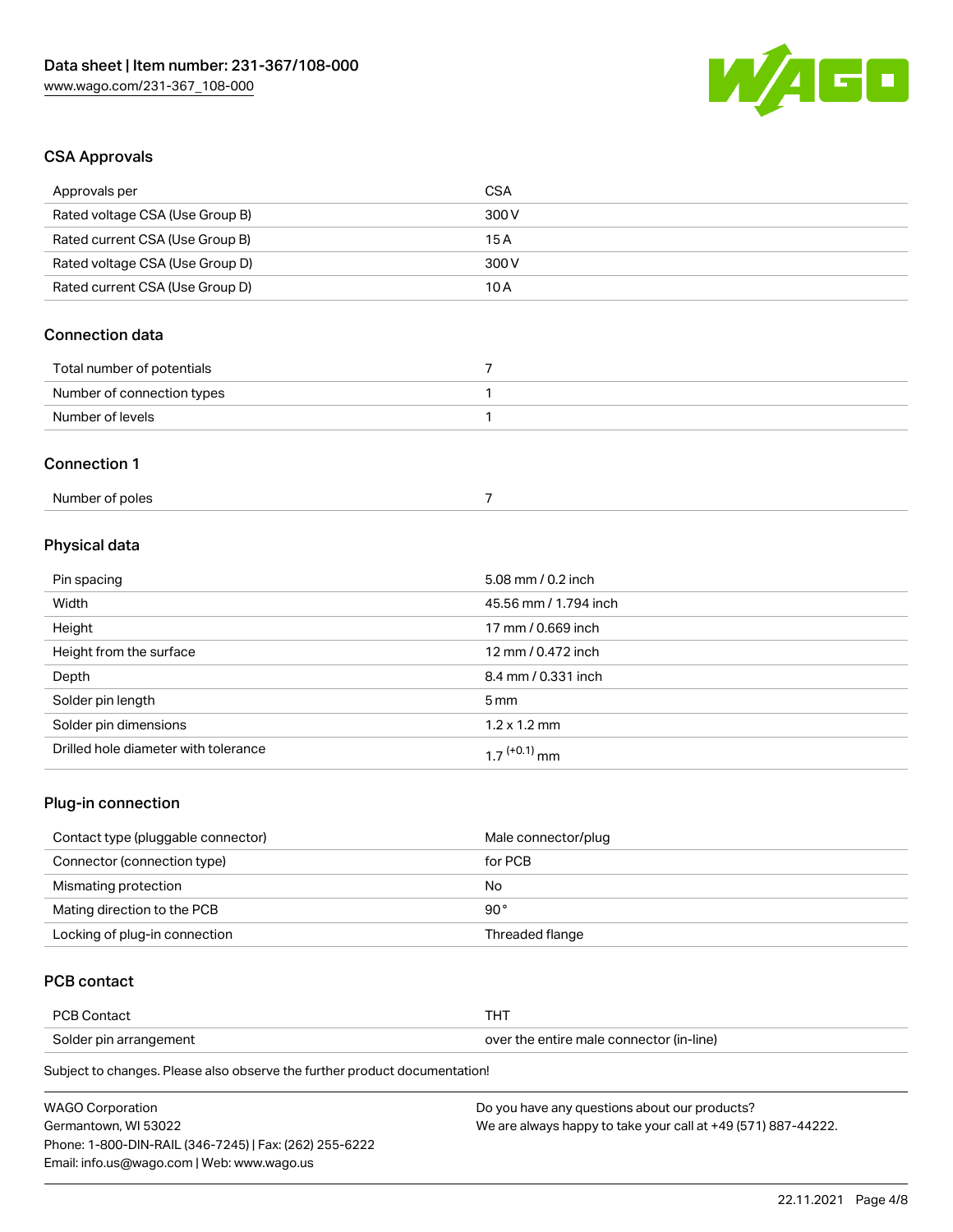

Number of solder pins per potential 1

## Material data

| Color                       | orange                                 |
|-----------------------------|----------------------------------------|
| Material group              |                                        |
| Insulation material         | Polyamide (PA66)                       |
| Flammability class per UL94 | V <sub>0</sub>                         |
| Contact material            | Electrolytic copper (E <sub>Cu</sub> ) |
| Contact plating             | tin-plated                             |
| Fire load                   | 0.054 MJ                               |
| Weight                      | 3.5 <sub>g</sub>                       |

#### Environmental requirements

Limit temperature range  $-60...+100 °C$ 

#### Commercial data

| Product Group         | 3 (Multi Conn. System) |
|-----------------------|------------------------|
| PU (SPU)              | 100 Stück              |
| Packaging type        | box                    |
| Country of origin     | <b>PL</b>              |
| <b>GTIN</b>           | 4045454845674          |
| Customs tariff number | 85366990990            |

#### Approvals / Certificates

#### Country specific Approvals

| Logo               | Approval                                            | <b>Additional Approval Text</b> | Certificate<br>name |
|--------------------|-----------------------------------------------------|---------------------------------|---------------------|
|                    | <b>CB</b><br><b>DEKRA Certification B.V.</b>        | IEC 61984                       | NL-39756            |
|                    | <b>CSA</b><br>DEKRA Certification B.V.              | C <sub>22.2</sub>               | 1466354             |
| EMA<br><b>NEUR</b> | <b>KEMA/KEUR</b><br><b>DEKRA Certification B.V.</b> | EN 61984                        | 2190761.01          |

Subject to changes. Please also observe the further product documentation!

| <b>WAGO Corporation</b>                                | Do you have any questions about our products?                 |
|--------------------------------------------------------|---------------------------------------------------------------|
| Germantown. WI 53022                                   | We are always happy to take your call at +49 (571) 887-44222. |
| Phone: 1-800-DIN-RAIL (346-7245)   Fax: (262) 255-6222 |                                                               |
| Email: info.us@wago.com   Web: www.wago.us             |                                                               |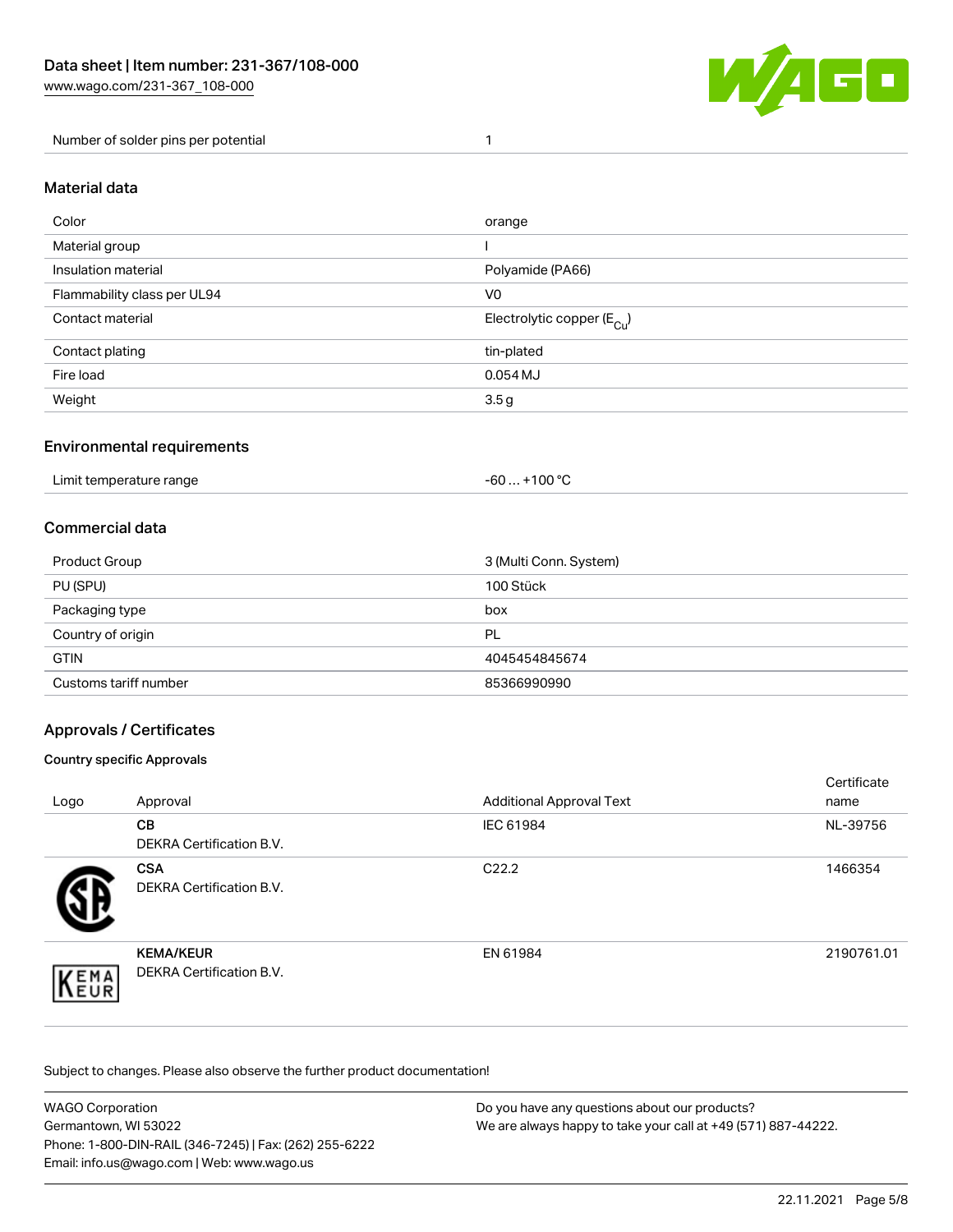

#### UL-Approvals

| Logo        | Approval                                                                                                                                    | <b>Additional Approval Text</b> | Certificate<br>name              |
|-------------|---------------------------------------------------------------------------------------------------------------------------------------------|---------------------------------|----------------------------------|
|             | <b>UR</b><br>Underwriters Laboratories Inc.                                                                                                 | <b>UL 1059</b>                  | E45172                           |
| Counterpart |                                                                                                                                             |                                 |                                  |
|             | Item no.231-307/107-000<br>Female plug; 7-pole; screw interlocking flange; 12 AWG max; pin spacing 5.08 mm; 1 conductor per<br>pole; orange |                                 | www.wago.com/231-307/107-<br>000 |

#### Optional accessories

| ш | ır |
|---|----|

## Coding

| <b>OUUIN</b> |                                                           |                      |
|--------------|-----------------------------------------------------------|----------------------|
|              | ltem no.: 231-129<br>Coding key; snap-on type; light gray | www.wago.com/231-129 |

## Downloads Documentation

Phone: 1-800-DIN-RAIL (346-7245) | Fax: (262) 255-6222

Email: info.us@wago.com | Web: www.wago.us

| <b>Additional Information</b>                                                                                                                                          |                                                               |               |          |
|------------------------------------------------------------------------------------------------------------------------------------------------------------------------|---------------------------------------------------------------|---------------|----------|
| Technical explanations                                                                                                                                                 | 2019 Apr 3                                                    | pdf<br>2.0 MB | Download |
|                                                                                                                                                                        |                                                               |               |          |
| <b>CAD files</b>                                                                                                                                                       |                                                               |               |          |
| <b>CAD</b> data                                                                                                                                                        |                                                               |               |          |
| 2D/3D Models 231-367/108-000                                                                                                                                           |                                                               | <b>URL</b>    | Download |
| <b>PCB Design</b>                                                                                                                                                      |                                                               |               |          |
| Symbol and Footprint 231-367/108-000                                                                                                                                   |                                                               | URL           | Download |
| CAx data for your PCB design, consisting of "schematic symbols and PCB footprints",<br>allow easy integration of the WAGO component into your development environment. |                                                               |               |          |
| <b>Supported formats:</b>                                                                                                                                              |                                                               |               |          |
| Subject to changes. Please also observe the further product documentation!                                                                                             |                                                               |               |          |
| <b>WAGO Corporation</b>                                                                                                                                                | Do you have any questions about our products?                 |               |          |
| Germantown, WI 53022                                                                                                                                                   | We are always happy to take your call at +49 (571) 887-44222. |               |          |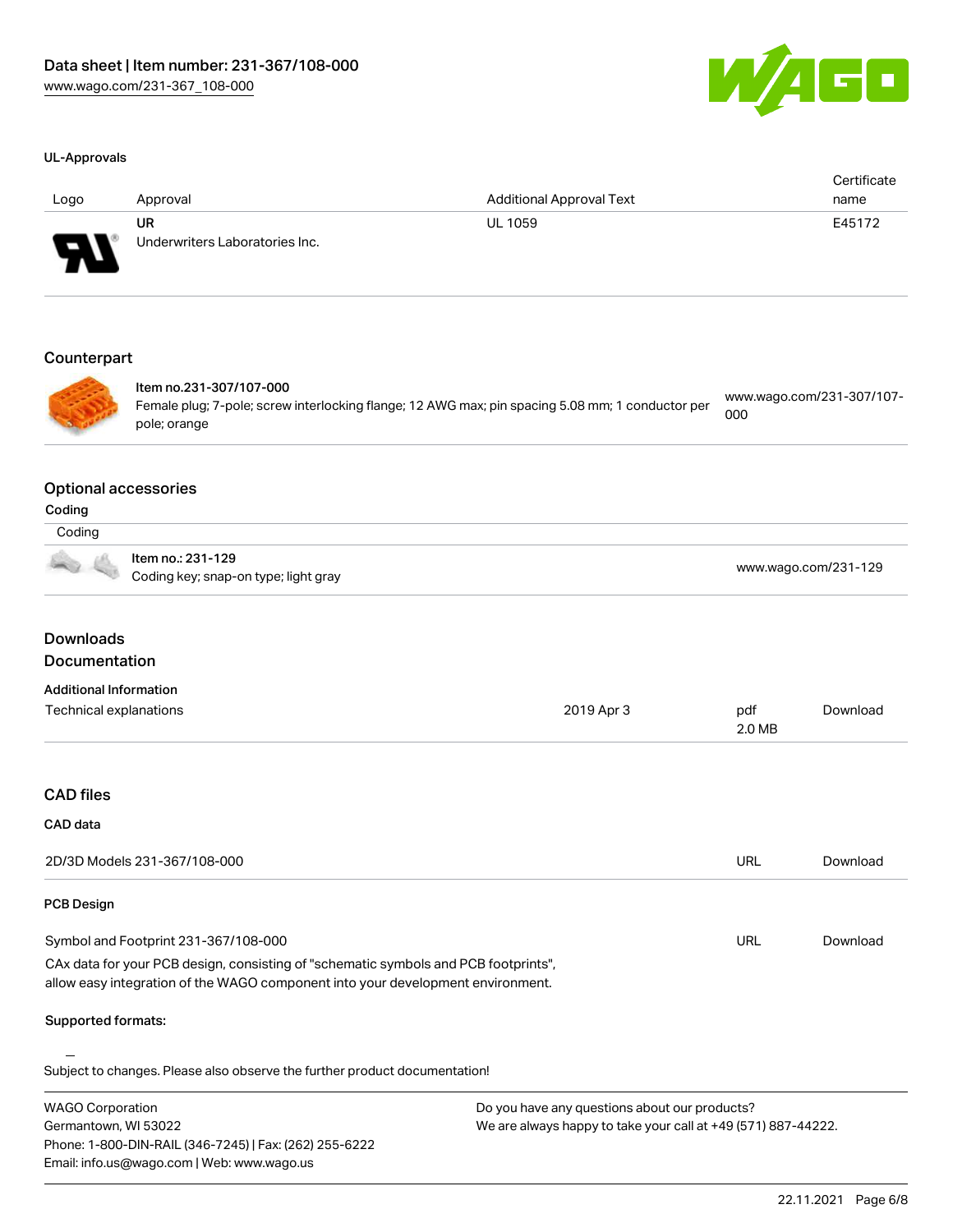- $\blacksquare$ Accel EDA 14 & 15
- $\blacksquare$ Altium 6 to current version
- $\blacksquare$ Cadence Allegro
- $\blacksquare$ **DesignSpark**
- П Eagle Libraries
- $\blacksquare$ KiCad
- $\blacksquare$ Mentor Graphics BoardStation
- $\blacksquare$ Mentor Graphics Design Architect
- $\blacksquare$ Mentor Graphics Design Expedition 99 and 2000
- $\blacksquare$ OrCAD 9.X PCB and Capture
- $\blacksquare$ PADS PowerPCB 3, 3.5, 4.X, and 5.X
- $\blacksquare$ PADS PowerPCB and PowerLogic 3.0
- $\blacksquare$ PCAD 2000, 2001, 2002, 2004, and 2006
- $\blacksquare$ Pulsonix 8.5 or newer
- $\blacksquare$ **STL**
- $\blacksquare$ 3D STEP
- $\blacksquare$ TARGET 3001!
- $\blacksquare$ View Logic ViewDraw
- $\blacksquare$ Quadcept
- $\blacksquare$ Zuken CadStar 3 and 4
- $\blacksquare$ Zuken CR-5000 and CR-8000

PCB Component Libraries (EDA), PCB CAD Library Ultra Librarian

| ZUKEN Portal 231-367/108-000 |  |  |
|------------------------------|--|--|

#### Environmental Product Compliance

#### Compliance Search

CAE data

| Environmental Product Compliance 231-367/108-000                                      | URL | Download |
|---------------------------------------------------------------------------------------|-----|----------|
| THT male header; 1.2 x 1.2 mm solder pin; straight; Threaded flange; Pin spacing 5.08 |     |          |
| mm; 7-pole; orange                                                                    |     |          |

#### Installation Notes

Subject to changes. Please also observe the further product documentation!

WAGO Corporation Germantown, WI 53022 Phone: 1-800-DIN-RAIL (346-7245) | Fax: (262) 255-6222 Email: info.us@wago.com | Web: www.wago.us